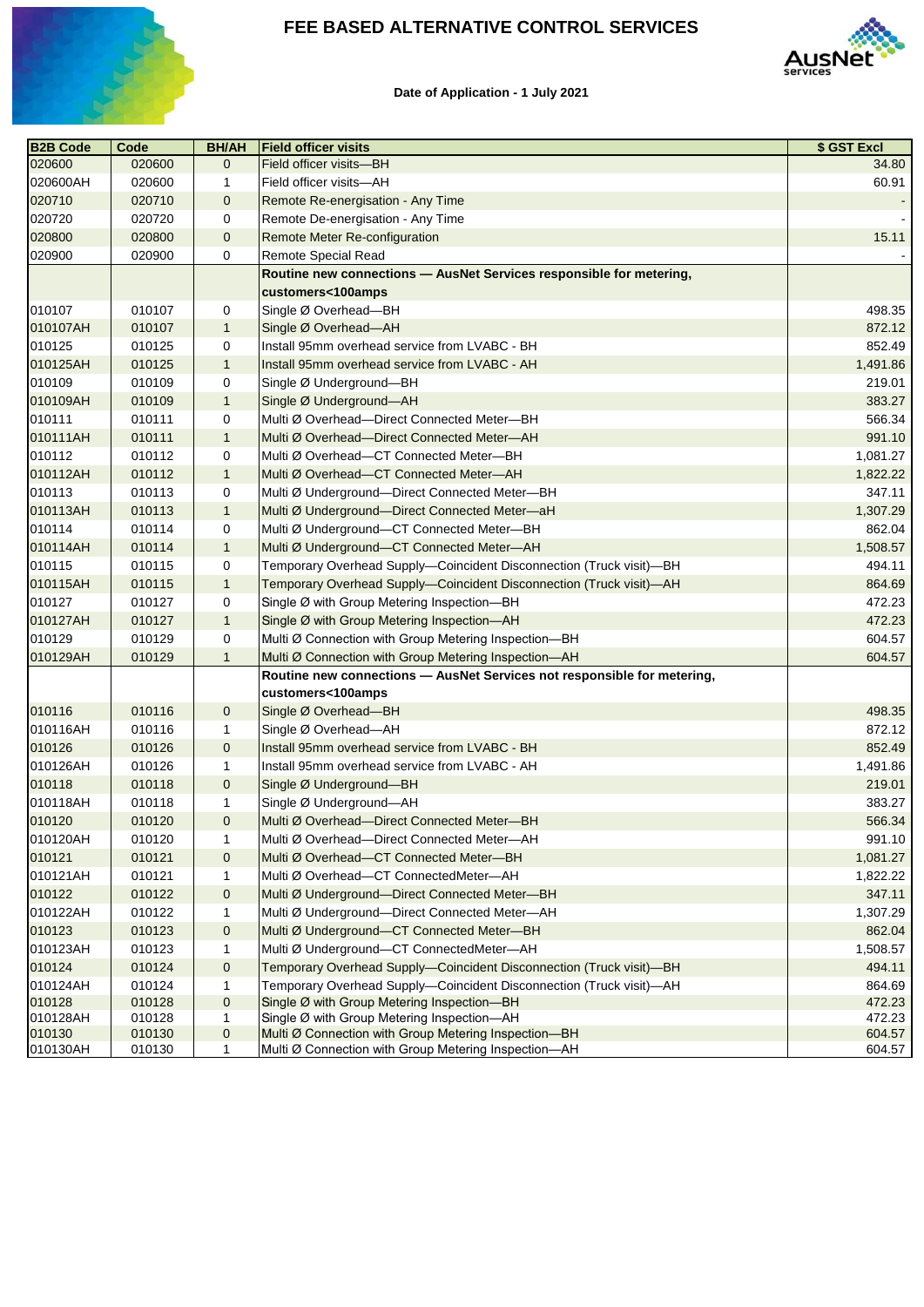

# **FEE BASED ALTERNATIVE CONTROL SERVICES**



### **Date of Application - 1 July 2021**

| <b>B2B Code</b> | Code   | <b>BH/AH</b>   | <b>Field officer visits</b>                                            | \$ GST Excl                              |
|-----------------|--------|----------------|------------------------------------------------------------------------|------------------------------------------|
|                 |        |                | <b>Service truck visits</b>                                            |                                          |
| 030000          | 030000 | 0              | Service Truck - Disconnect / Reconnect at pole or pit-BH               | 567.41                                   |
| 030001          | 030001 | $\mathbf{0}$   | Wasted Truck Visit - customer not ready for their requested works-BH   | 211.04                                   |
| 030001AH        | 030001 |                | Wasted Truck Visit - customer not ready for their requested work-AH    | Quoted service                           |
| 030000AH        | 030000 |                | Service Truck - Disconnect / Reconnect at pole or pit-AH               | Quoted service                           |
| 030100AH        | 030100 |                | Truck Appointment - Disconnect / Reconnect or Inspection-AH            | Quoted service                           |
| 021000          | 021000 | $\mathbf{0}$   | <b>Group Metering / CT Inspection</b>                                  | 514.93                                   |
|                 |        |                | <b>Meter equipment tests</b>                                           |                                          |
| 060100          | 060100 | $\mathbf{0}$   | Single phase                                                           | 311.67                                   |
| 060200          | 060200 | $\mathbf 0$    | Single phase (each additional meter)                                   | 71.86                                    |
| 060300          | 060300 | $\overline{0}$ | <b>Multi Phase</b>                                                     | 311.67                                   |
| 060400          | 060400 | $\mathbf 0$    | Multi Phase (each additional meter)                                    | 71.86                                    |
|                 |        |                | <b>Small Generator Installations (including PV)</b>                    |                                          |
| 100100          | 100100 | 0              | Pre Approval of PV and small generator installation < 4.6kW - BH       |                                          |
| 100101          | 100101 | $\overline{0}$ | Pre Approval of PV and small generator installation 4.6kW to 15kW - BH | 325.79                                   |
| 100102          | 100102 | 0              | Pre Approval of PV and small generator installation 15kW to 30kW - BH  | 325.79                                   |
| 100103          | 100103 | $\overline{0}$ | Meter Exchange for PV and small generator installation                 | Exit Fee + Service<br><b>Truck Visit</b> |
| 100104          | 100104 | $\overline{0}$ | Meter Reconfiguration for PV and small generator installation          | 15.11                                    |
|                 |        |                | <b>Other</b>                                                           |                                          |
|                 | ORM01  |                | Security and watchmen lights (\$ pa)                                   | 60.88                                    |